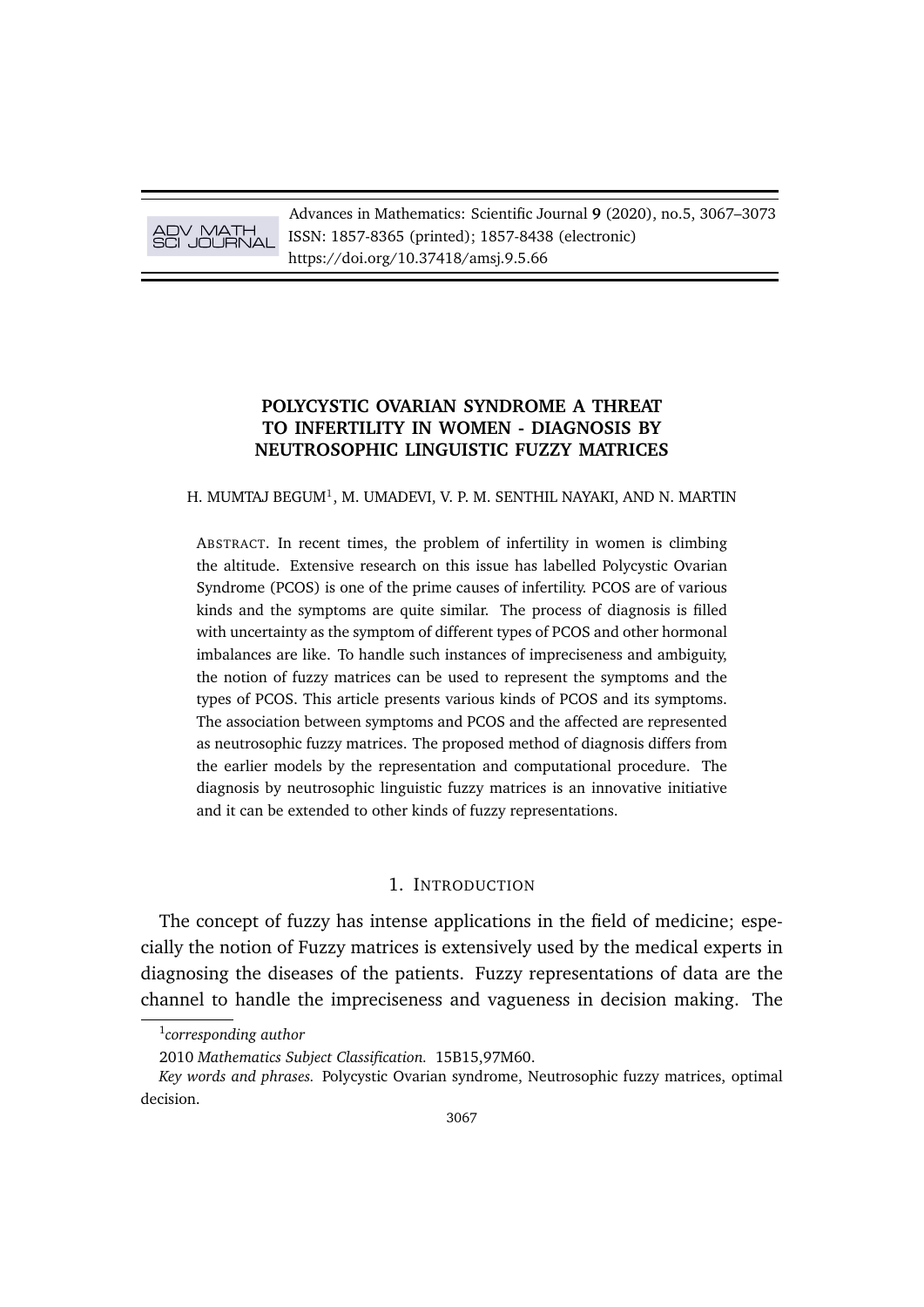### 3068 H. MUMTAJ BEGUM, M. UMADEVI, V. P. M. SENTHIL NAYAKI, AND N. MARTIN

fuzzy sets are extended to intuitionistic fuzzy sets with membership and nonmembership functions. The concept of indeterminacy is introduced by Florentine and it is represented together with truth and false membership functions. The representation of fuzzy matrices with interval valued representations and soft sets are also used to make the decision making feasible. Based on these earlier works, a decision making model using fuzzy matrix with neutrosophic linguistic representations is proposed to make optimal diagnosis of polycystic ovarian syndrome (PCOS).

The occurrence of disorders related to PCOS is the resultant of the malfunctioning of the internal system of human and it is predominantly found in women, [1]. The fertility of women is greatly affected by the imbalance of hormones caused by external and internal factors. The problem of fertility is gaining more concern amidst the medical researchers, as many women subject themselves to treatment for child bearing. There are many causes of infertility in women but one of the prime causes in PCOS and the record of infertility cases due to PCOS is climbing high. The contributing factors of PCOS and its symptoms have categorized PCOS to many kinds. Initially in the process of diagnosis, it is quite difficult to identify the victim with the common symptoms, thus the prevalence of uncertainty drags the diagnosis to next stage as proper treatment can be administered only after identifying the kind of PCO the person is affected by. Also in this scenario the symptoms of the various kinds of PCOS are quite similar. This makes the decision making more complicated. To resolve such crisis the fuzzy matrix with neutrosophic linguistic representation can be used to model this decision making circumstance. In this proposed decision making model, four kinds of PCOS such as Insulin Resistant, Pill induced, Lean type and Hidden PCOS and the symptoms like Anovulation, obesity, Androgenic Alopecia, Hirsutism and Acne are considered for the study. Also the elements of the relation matrix are represented by linguistic neutrosophic sets. These representations are given by the medical experts in the field of gynecology. The relation matrices between the symptoms cum kinds of PCOS and patients cum symptoms are formulated respectively with neutrosophic linguistic representations. The truth, indeterminacy and false membership values are represented by linguistic variables rather than numerical values [2–4]. The degree of indeterminacy is essential as, it reflects the difficulty of the medical experts in drawing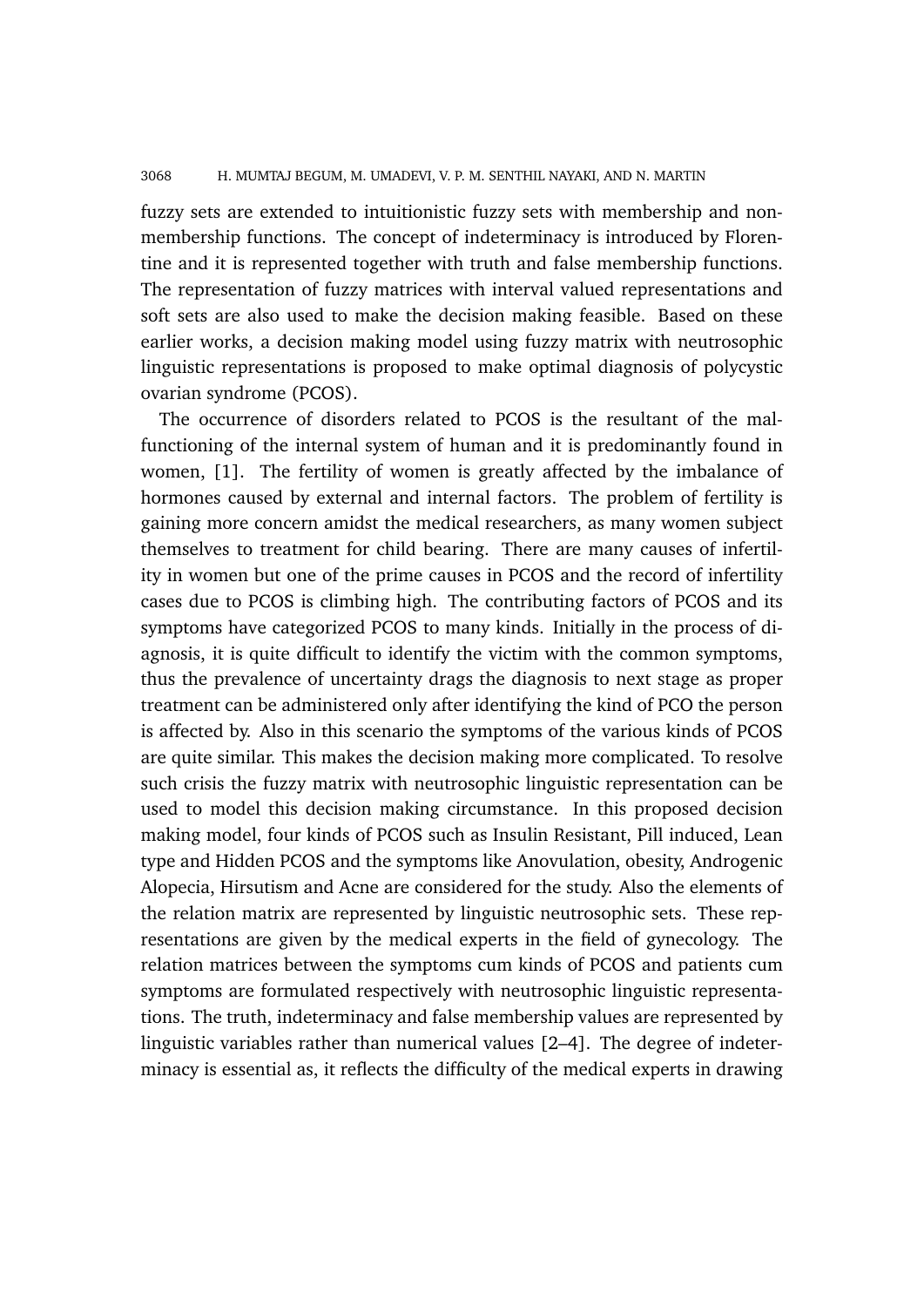conclusions from the available data. The proposed model is validated with the primary data of the patients suffering from infertility problems.

The paper is structured as follows: section 2 comprises of the methodology; section 3 presents the validation of the proposed model; section 4 discusses the results and the last section concludes the research work with the scope of model extension.

# 2. METHODOLOGY

Fuzzy matrix in medical diagnosis has various illustrations, for instance Sophia Porchelvi in [5] has used triangular representations of fuzzy matrix in which the victims of the diseases are determined. By adopting the same procedure in the construction of relation matrix, the following steps of the proposed methodology are listed as follows.

Step 1: Construct the symptom - disease neutrosophic linguistic matrix 30.

Step 2: Formulate the patient - symptom neutrosophic linguistic matrix  $\mathfrak{Z}_p$ .

Step 3: Convert the linguistic fuzzy representations to triangular fuzzy numbers.

Step 4: Compute  $\mathfrak{R}_1$ , where  $\mathfrak{R}_1 = 3\mathfrak{p}$  and

 $3\mathfrak{d}[\overline{operator} - max(min), min(max), min(max)].$ 

- Step 5: Calculate  $\mathfrak{R}_2$ , where  $\mathfrak{R}_2 = 3\mathfrak{p}$ .  $H 3\mathfrak{d}(H = \sim 3\mathfrak{d})$ .
- Step 6: Determine  $\mathfrak{R}_3$ , where  $\mathfrak{R}_3 = W 3\mathfrak{p}$ .  $3\mathfrak{d}(W = \sim 3\mathfrak{p})$ .
- Step 7: Find  $\mathfrak{R}_4 = Max\{\mathfrak{R}_2, \mathfrak{R}_3\}$  [(Max, min, min)].
- Step 8: Obtain  $\mathfrak{R}_5 = \mathfrak{R}_1 \mathfrak{R}_4$ .
- Step 9: The decision maker firmly confirms the kind of disease or disorder the person is suffering from.

### 3. VALIDATION OF THE PROPOSED MODEL

The proposed decision making model is validated with the primary data of the people suffering PCOS problem. The relation matrix Zp is presented below.

The above matrices represent the optimal diagnosis of the kinds of PCOS to the patients.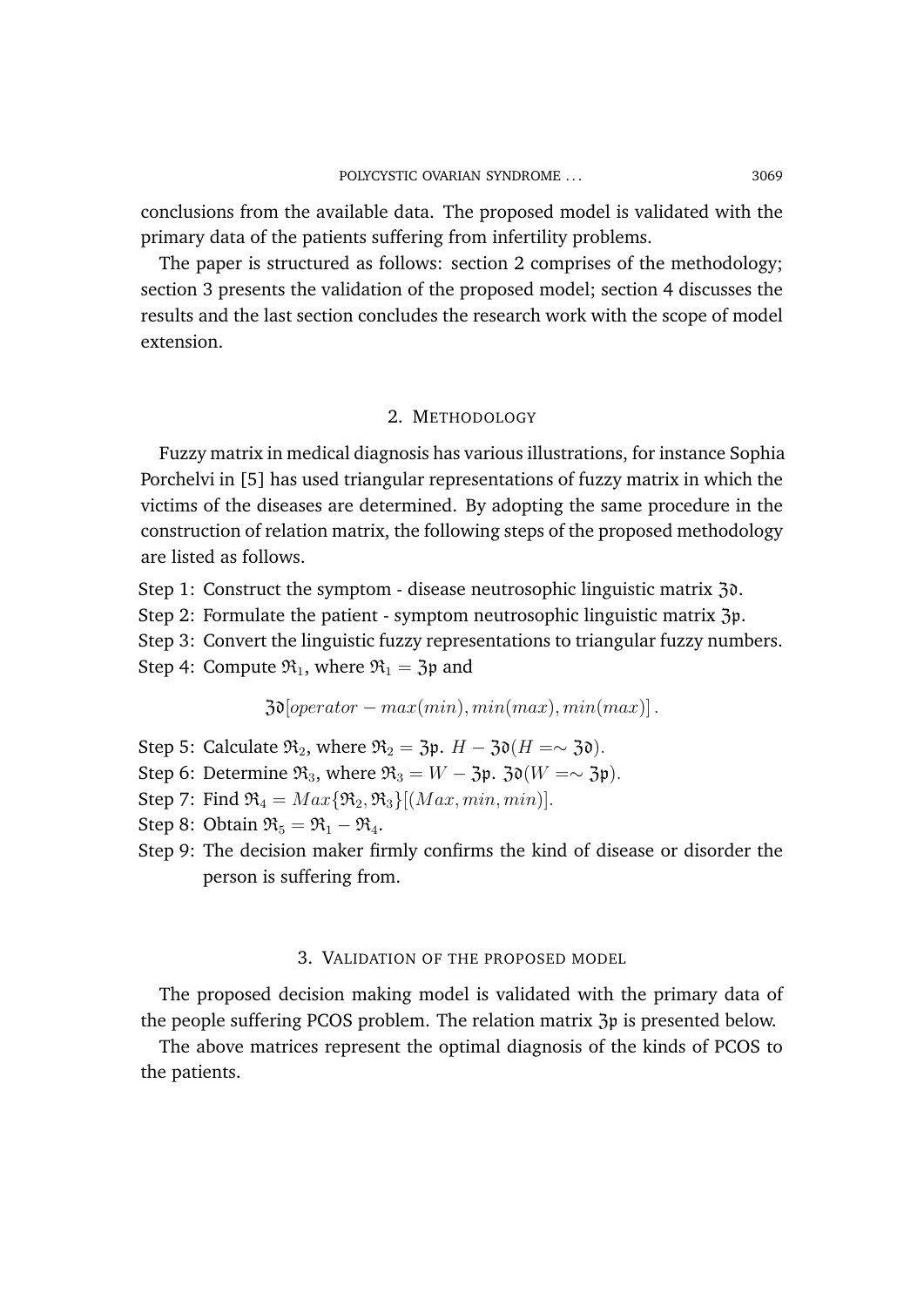|                      | <b>Anovulation</b> | <b>Obesity</b>  | Androgenic<br>Alopecia | <b>Hirsutism</b> | Acne            |
|----------------------|--------------------|-----------------|------------------------|------------------|-----------------|
|                      |                    |                 |                        |                  |                 |
| Patient 1            | (0.9, 0.3, 0.1)    | (0.5, 0.3, 0.7) | (0.5, 0.3.0.5)         | (0.9, 0.3, 0.1)  | (0.7, 0.1, 0.3) |
| Patient 2            | (0.7, 0.1, 0.3)    | (0.7, 0.1, 0.3) | (0.9, 0.3, 0.1)        | (0.9, 0.3, 0.1)  | (0.3, 0.5, 0.9) |
| Patient 3            | (0.9, 0.3, 0.1)    | (0.5, 0.3, 0.7) | (0.7, 0.1, 0.3)        | (0.5, 0.3, 0.7)  | (0.9, 0.3, 0.1) |
| Patient <sub>4</sub> | (0.9, 0.3, 0.1)    | (0.9, 0.3, 0.1) | (0.5, 0.3, 0.7)        | (0.5, 0.3, 0.7)  | (0.3.0.5.0.9)   |
| Patient 5            | (0.5, 0.3, 0.7)    | (0.7, 0.1, 0.3) | (0.1, 0.1, 0.9)        | (0.9, 0.3, 0.1)  | (0.7, 0.1, 0.3) |
| Patient 6            | (0.7, 0.1, 0.3)    | (0.5, 0.3, 0.7) | (0.9, 0.3, 0.1)        | (0.7, 0.1, 0.3)  | (0.3, 0.5, 0.9) |
| Patient 7            | (0.5, 0.3, 0.7)    | (0.5, 0.3, 0.7) | (0.7, 0.1, 0.3)        | (0.3, 0.5, 0.9)  | (0.9, 0.3, 0.1) |
|                      |                    |                 |                        |                  |                 |

FIGURE 1. The relation matrix 30

|             | Insulin<br>Resistant<br>PCOS | Pill Induced<br><b>PCOS</b> | Lean type<br><b>PCOS</b> | Hidden<br>PCOS  |
|-------------|------------------------------|-----------------------------|--------------------------|-----------------|
| Anovulation | (0.9, 0.3, 0.1)              | (0.9, 0.3, 0.1)             | (0.7, 0.1, 0.3)          | (0.7, 0.1, 0.3) |
| Obesity     | (0.5, 0.3, 0.7)              | (0.5, 0.1, 0.7)             | (0.1, 0.3, 0.7)          | (0.9, 0.3, 0.1) |
| Androgenic  | (0.9, 0.3, 0.1)              | (0.5, 0.3, 0.7)             | (0.9, 0.3, 0.1)          | (0.9, 0.3, 0.1) |
| Alopecia    |                              |                             |                          |                 |
| Hirsutism   | (0.7, 0.1, 0.3)              | (0.9, 0.3, 0.1)             | (0.7, 0.1, 0.3)          | (0.5, 0.3, 0.7) |
| Acne        | (0.9, 0.3, 0.1)              | (0.9, 0.3, 0.1)             | (0.9, 0.3, 0.1)          | (0.5, 0.3, 0.9) |

FIGURE 2. The relation matrix  $\mathfrak{R}_1$ 

|                  | Insulin<br>Resistant<br>PCOS | Pill Induced<br>PCOS | Lean type<br>PCOS | Hidden PCOS     |
|------------------|------------------------------|----------------------|-------------------|-----------------|
| Patient 1        | (0.9, 0.3, 0.1)              | (0.9, 0.3, 0.1)      | (0.7, 0.3, 0.3)   | (0.7, 0.3, 0.3) |
| <b>Patient 2</b> | (0.9, 0.3, 0.1)              | (0.9, 0.1, 0.1)      | (0.9, 0.1, 0.1)   | (0.9, 0.1, 0.1) |
| Patient 3        | (0.9, 0.3, 0.1)              | (0.9, 0.3, 0.1)      | (0.9, 0.3, 0.1)   | (0.7, 0.3, 0.3) |
| Patient 4        | (0.9, 0.3, 0.1)              | (0.9, 0.3, 0.1)      | (0.7, 0.3, 0.3)   | (0.9, 0.3, 0.1) |
| Patient 5        | (0.7, 0.3, 0.3)              | (0.9, 0.1, 0.1)      | (0.7, 0.3, 0.3)   | (0.7, 0.3, 0.3) |
| Patient 6        | (0.9, 0.1, 0.1)              | (0.7, 0.3, 0.3)      | (0.9, 0.1, 0.1)   | (0.9, 0.1, 0.1) |
| Patient 7        | (0.9, 0.3, 0.1)              | (0.9, 0.3, 0.1)      | (0.9, 0.3, 0.1)   | (0.7, 0.3, 0.3) |

FIGURE 3. The relation matrix  $\mathfrak{R}_2$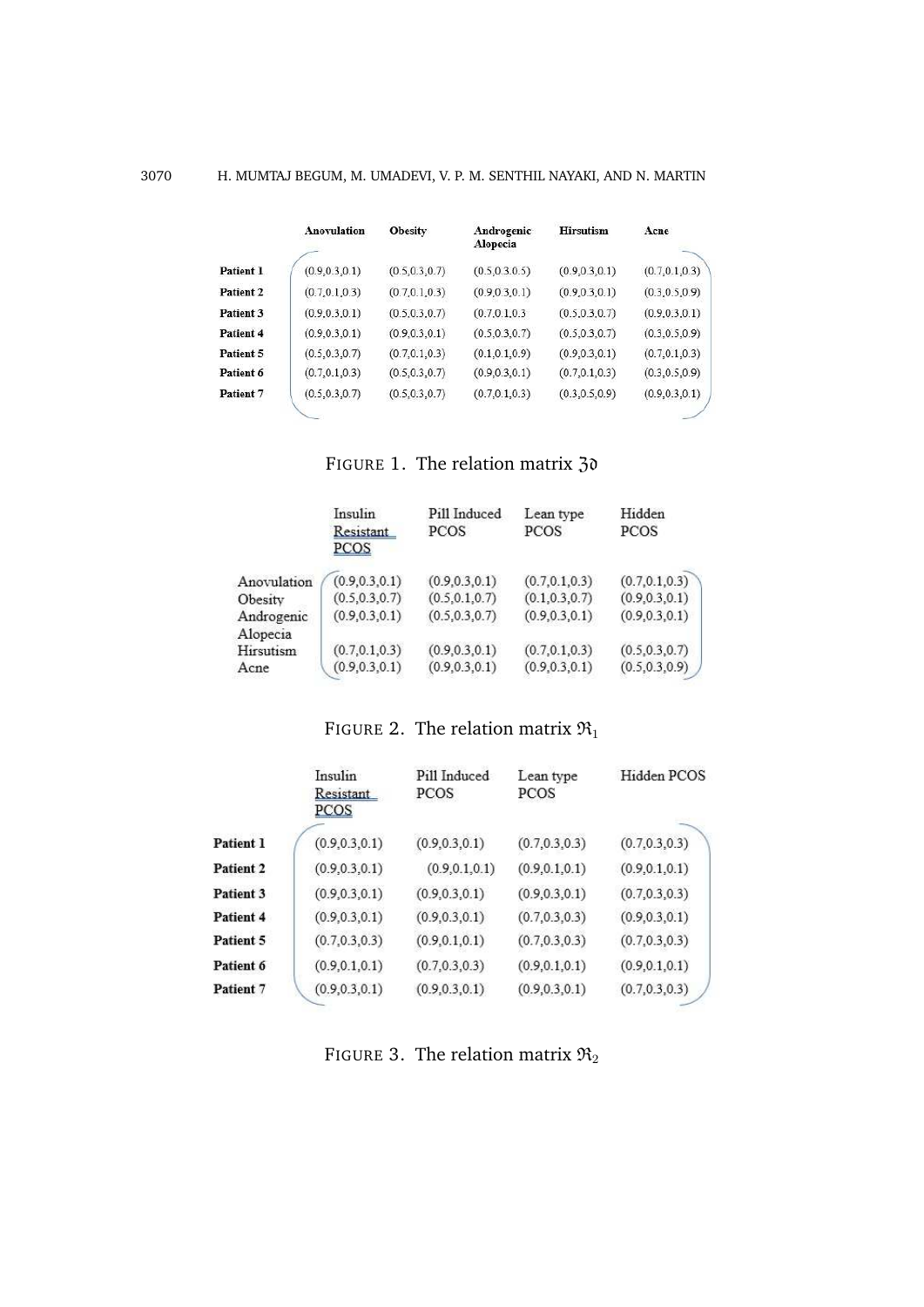|           | Insulin<br>Resistant<br>PCOS | Pill Induced<br>PCOS | Lean type<br><b>PCOS</b> | Hidden PCOS     |
|-----------|------------------------------|----------------------|--------------------------|-----------------|
| Patient 1 | (0.5, 0.7, 0.7)              | (0.5, 0.7, 0.5)      | (0.5, 0.7, 0.7)          | (0.7, 0.7, 0.5) |
| Patient 2 | (0.7, 0.7, 0.5)              | (0.7.0.7.0.5)        | (0.7, 0.7, 0.5)          | (0.7, 0.7, 0.5) |
| Patient 3 | (0.5.0.7.0.7)                | (0.7, 0.7, 0.5)      | (0.5, 0.7, 0.7)          | (0.9, 0.7, 0.5) |
| Patient 4 | (0.7, 0.7, 0.5)              | (0.7, 0.7, 0.5)      | (0.7, 0.7, 0.5)          | (0.7, 0.7, 0.5) |
| Patient 5 | (0.7, 0.7, 0.5)              | (0.7, 0.7, 0.5)      | (0.7, 0.7, 0.5)          | (0.7, 0.7, 0.5) |
| Patient 6 | (0.7, 0.7, 0.5)              | (0.7, 0.7, 0.5)      | (0.7, 0.7, 0.5)          | (0.7, 0.7, 0.5) |
| Patient 7 | (0.5, 0.7, 0.7)              | (0.7, 0.7, 0.5)      | (0.5, 0.7, 0.7)          | (0.9.0.7.0.5)   |
|           |                              |                      |                          |                 |

FIGURE 4. The relation matrix  $\mathfrak{R}_3$ 

|           | Insulin<br>Resistant<br>PCOS | Pill Induced<br>PCOS | Lean type<br>PCOS | Hidden PCOS     |
|-----------|------------------------------|----------------------|-------------------|-----------------|
| Patient 1 | (0.5, 0.7, 0.5)              | (0.5, 0.7, 0.7)      | (0.5, 0.7, 0.5)   | (0.7, 0.7, 0.5) |
| Patient 2 | (0.9, 0.5, 0.3)              | (0.9, 0.5, 0.3)      | (0.9, 0.5, 0.3)   | (0.5, 0.5, 0.7) |
| Patient 3 | (0.7, 0.7, 0.5)              | (0.7, 0.7, 0.3)      | (0.7, 0.7, 0.5)   | (0.7, 0.7, 0.5) |
| Patient 4 | (0.9, 0.5, 0.3)              | (0.9, 0.5, 0.3)      | (0.9, 0.5, 0.3)   | (0.7, 0.5, 0.5) |
| Patient 5 | (0.7, 0.3, 0.1)              | (0.7, 0.3, 0.1)      | (0.7, 0.3, 0.1)   | (0.7, 0.3, 0.1) |
| Patient 6 | (0.9, 0.5, 0.1)              | (0.9, 0.5, 0.1)      | (0.7, 0.3, 0.1)   | (0.9, 0.1, 0.3) |
| Patient 7 | (0.7, 0.5, 0.3)              | (0.9, 0.5, 0.1)      | (0.7, 0.5, 0.3)   | (0.7, 0.5, 0.5) |

# FIGURE 5. The relation matrix  $\mathfrak{R}_4$

|           | Insulin<br>Resistant<br>PCOS | Pill Induced<br><b>PCOS</b> | Lean type<br><b>PCOS</b> | Hidden PCOS     |
|-----------|------------------------------|-----------------------------|--------------------------|-----------------|
| Patient 1 | (0.5, 0.7, 0.5)              | (0.5, 0.7, 0.5)             | (0.5, 0.7, 0.5)          | (0.7, 0.7, 0.5) |
| Patient 2 | (0.9, 0.5, 0.3)              | (0.9, 0.5, 0.3)             | (0.9, 0.5, 0.3)          | (0.7, 0.5, 0.5) |
| Patient 3 | (0.7, 0.7, 0.5)              | (0.7, 0.7, 0.3)             | (0.7, 0.7, 0.5)          | (0.7, 0.7, 0.5) |
| Patient 4 | (0.9, 0.5, 0.3)              | (0.9, 0.5, 0.1)             | (0.9, 0.5, 0.1)          | (0.7, 0.5, 0.5) |
| Patient 5 | (0.7, 0.3, 0.1)              | (0.7, 0.3, 0.1)             | (0.7, 0.3, 0.1)          | (0.7, 0.3, 0.1) |
| Patient 6 | (0.9, 0.5, 0.1)              | (0.9, 0.5, 0.1)             | (0.9, 0.5, 0.1)          | (0.9, 0.5, 0.1) |
| Patient 7 | (0.7, 0.5, 0.3)              | (0.9, 0.5, 0.1)             | (0.7, 0.5, 0.3)          | (0.9, 0.5, 0.3) |

FIGURE 6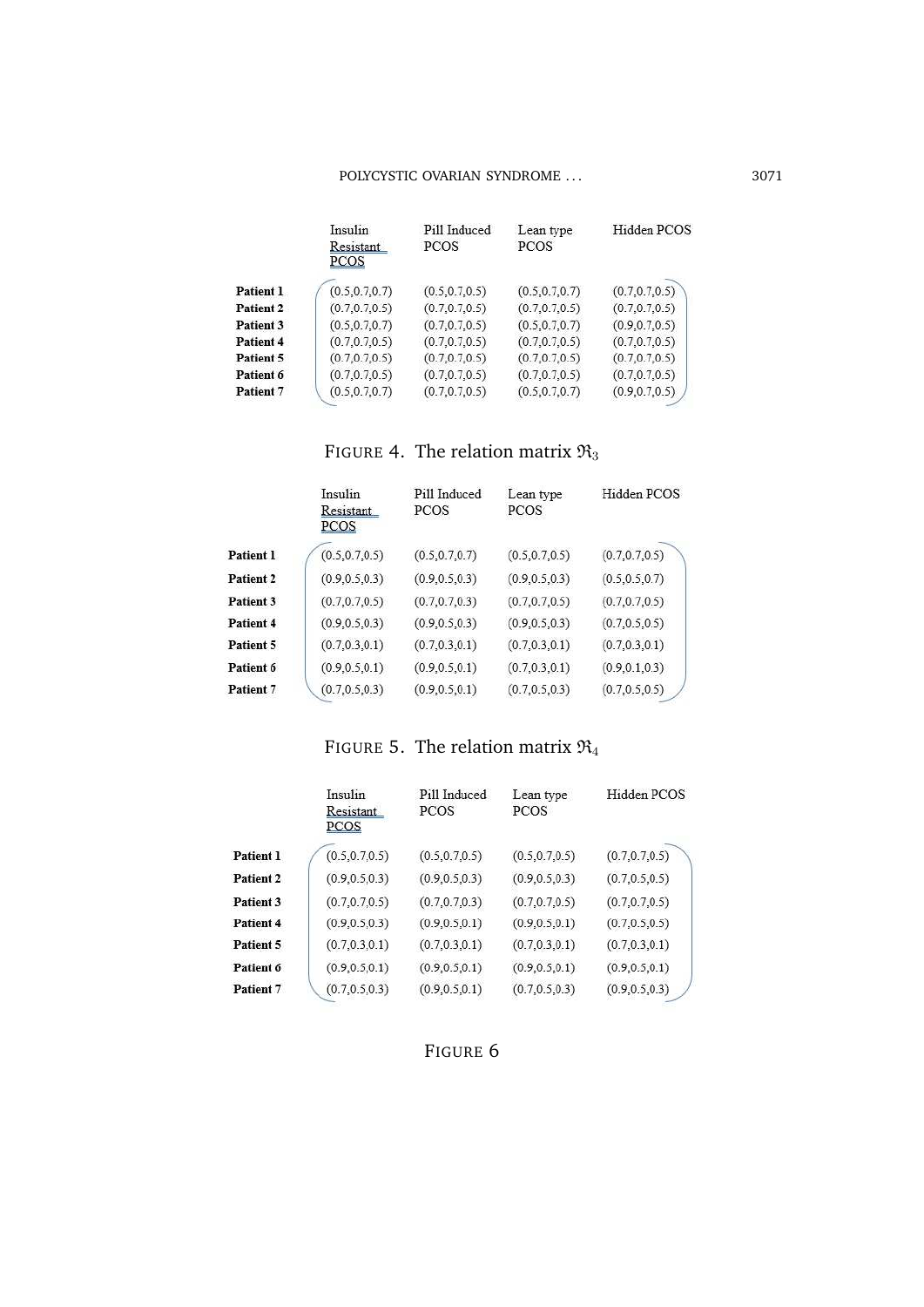#### 3072 H. MUMTAJ BEGUM, M. UMADEVI, V. P. M. SENTHIL NAYAKI, AND N. MARTIN

## 4. RESULTS AND DISCUSSION

Figure 3 clearly presents the patients and the kind of PCOS they are suffering from. The proposed decision making model plays a vital role in diagnosing the diseases or the disorders which are closely related and do not differ much. The representation of the data in the form of linguistic neutrosophic sets is the significant aspect of the model. The kinds of PCOS are characterized by similar symptoms but still the treatment differs, to handle these crisis these decision making models can be applied for medical diagnosis.

## 5. CONCLUSION

The proposed model is highly compatible and feasible, as it reflects the expert's opinion in a more pragmatic manner. The real existing scenario is projected in the form of neutrosophic linguistic representations and the application of fuzzy matrix in determining the optimal diagnosis makes the decision making process easier. The formulated model can be extended with other fuzzy sets representation.

### **REFERENCES**

- [1] C.C. DENNETT, J. SIMON: *The Role of Polycystic Ovary Syndrome in Reproductive and Metabolic Health: Overview and Approaches for Treatment*, Diabetes Spectrum, **28**(2) (2015), 116–120.
- [2] F. SMARANDACHE: *Definition of Neutrosophic Logic A Generalization of the Intuitionistic Fuzzy Logic*, Proceedings of the Third Conference of the European Society for Fuzzy Logic and Technology, EUSFLAT, Zittau, Germany, 2003, 141–146.
- [3] F. SMARANDACHE: *A Unifying Field in Logics: Neutrosophic Logic, in Multiple Valued Logic*, An International Journal, **8**(3) (2002), 385–438.
- [4] F. SMARANDACHE: *Neutrosophy, A New Branch of Philosophy, in Multiple-Valued Logic*, An International Journal, **8**(3) (2002), 297–384.
- [5] R.S. PORCHELVI, P.SELVAVATHI, R. VANITHA: *An Application of Fuzzy Matrices in Medical Diagnosis*, Intern. J. Fuzzy Mathematical Archive, **9**(2) (2015), 211–216.